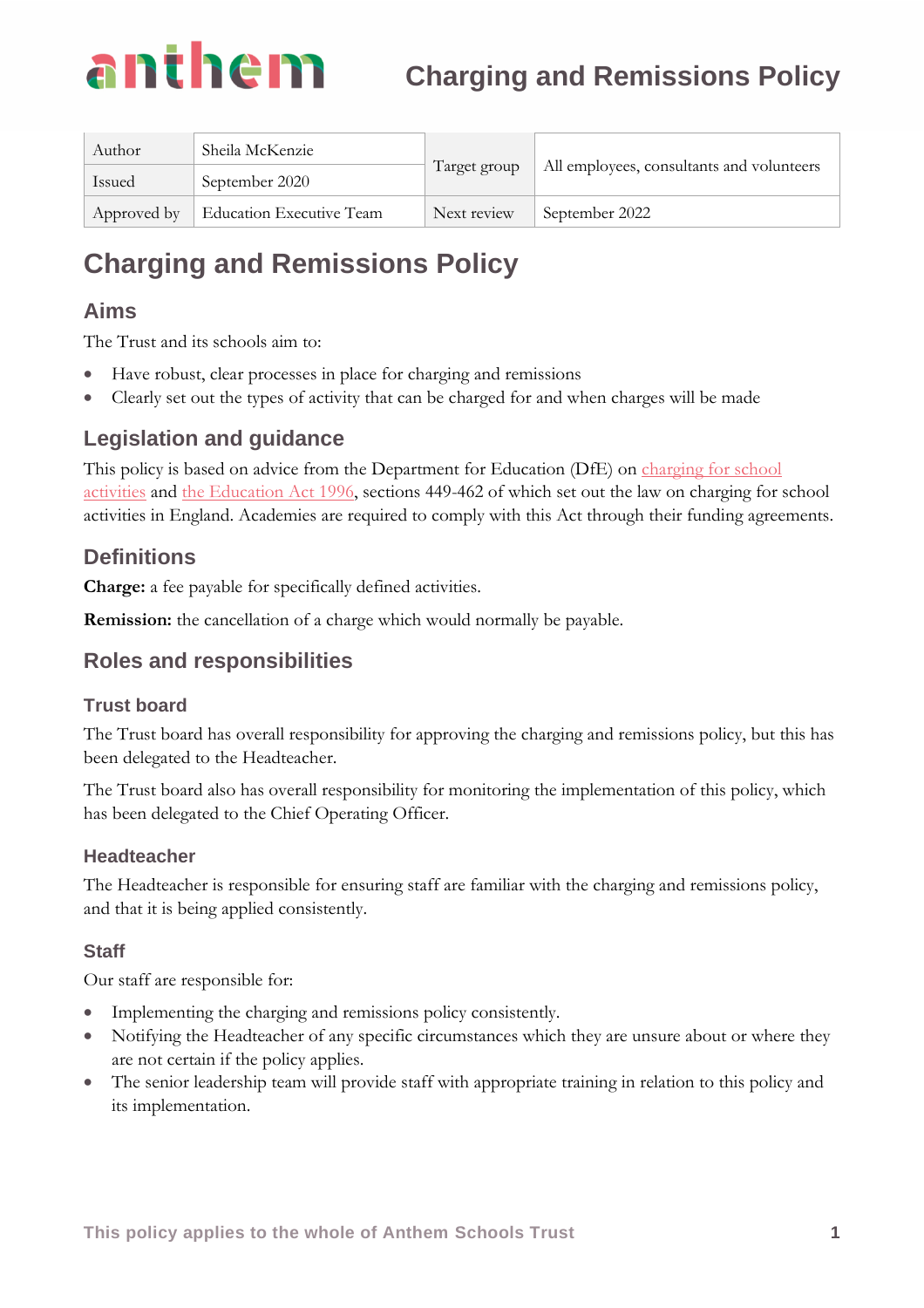# anthem

#### **Parents**

Parents are expected to notify staff or the Headteacher of any concerns or queries regarding the Charging and Remissions Policy.

# **Where charges** *cannot* **be made**

Below we set out what the school **cannot** charge for:

#### **Education**

- Admission applications.
- Education provided during school hours (including the supply of any materials, books, instruments or other equipment).
- Education provided outside school hours if it is part of:
	- o the National Curriculum
	- o a syllabus for a prescribed public examination that the pupil is being prepared for at the school
	- o religious education.
- Instrumental or vocal tuition, for pupils learning individually or in groups, unless the tuition is provided at the request of the pupil's parent.
- Entry for a prescribed public examination if the pupil has been prepared for it at the school. (If a pupil fails, without good reason, to meet any examination requirement for a syllabus. In such cases a charge will be made).
- Examination re-sit(s) if the pupil is being prepared for the re-sit(s) at the school (If a pupil fails, without good reason, to meet any examination requirement for a syllabus. In such cases a charge will be made).

#### **Transport**

- Transporting registered pupils to or from the school premises, where the local authority has a statutory obligation to provide transport.
- Transporting registered pupils to other premises where the school or local authority has arranged for pupils to be educated.
- Transport that enables a pupil to meet an examination requirement when he or she has been prepared for that examination at the school.
- Transport provided in connection with an educational visit.

#### **Residential visits**

- Education provided on any visit that takes place during school hours
- Education provided on any visit that takes place outside school hours if it is part of:
	- o the National Curriculum
	- o a syllabus for a prescribed public examination that the pupil is being prepared for at the school o religious education.
- Supply teachers to cover for those teachers who are absent from school accompanying pupils on a residential visit.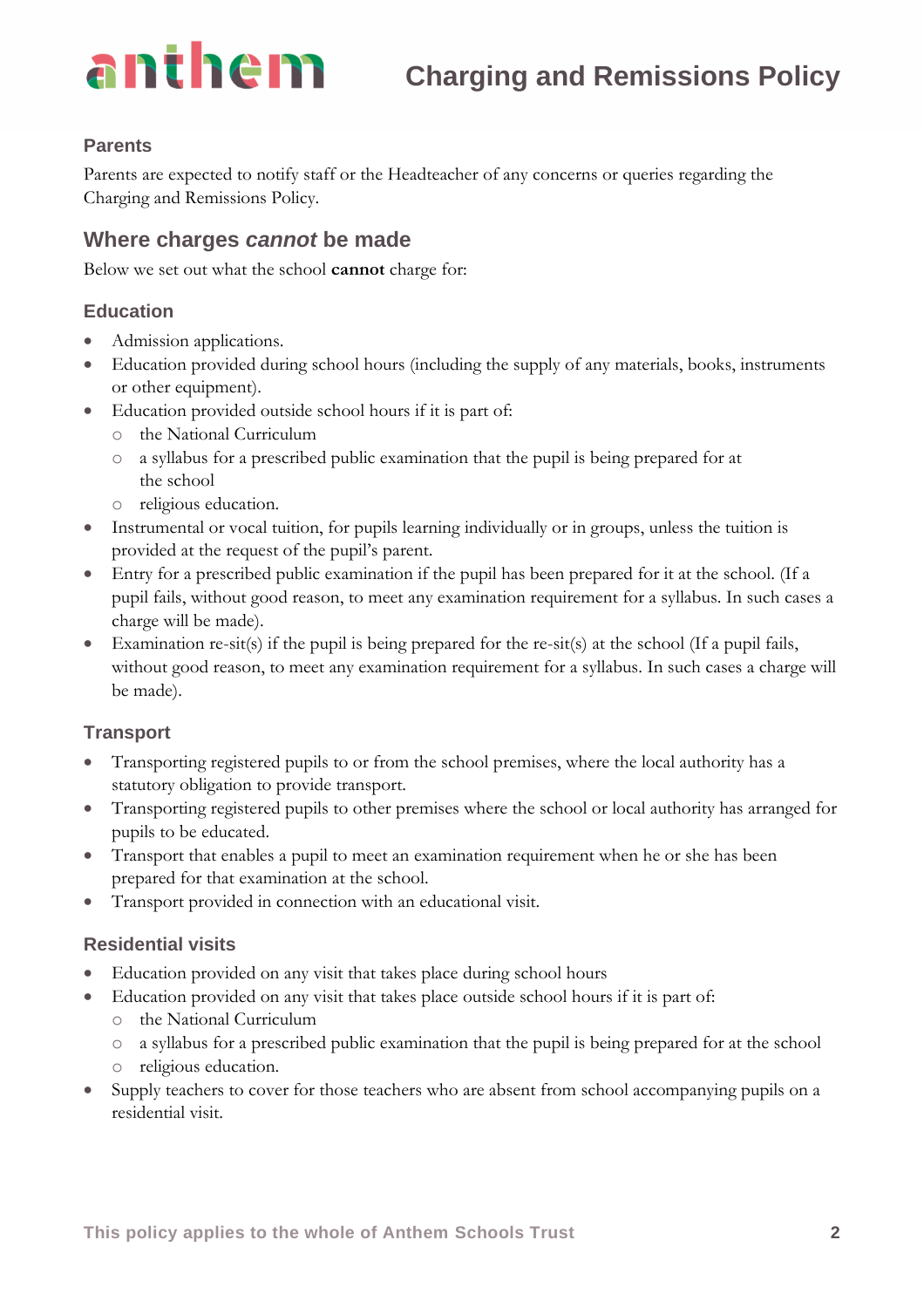

#### **Where charges** *can* **be made**

Below we set out what the school **can** charge for.

#### **Education**

- Any materials, books, instruments or equipment, where the child's parent wishes him or her to own them
- Optional extras (see below)
- Music and vocal tuition, in limited circumstances
- Certain early years provision
- Community facilities

#### **Optional extras**

We are able to charge for activities known as 'optional extras'. In these cases, the school can charge for providing materials, books, instruments or equipment. The following are optional extras:

- Education provided outside of school time that is not part of:
	- o the National Curriculum
	- o a syllabus for a prescribed public examination that the pupil is being prepared for at the school
	- o religious education.
- Examination entry fee(s) if the registered pupil has not been prepared for the examination(s) at the school.
- Examination entry fee(s) may be charged to parents if:
	- o the pupil was not prepared for the examination at the school
	- o the examination is not on the National Curriculum, but the school arranges for the pupil to take it
	- o a pupil fails, without good reason, to complete the requirements of any public examination where the school originally paid or agreed to pay the entry fee.
- Transport (other than transport that is required to take the pupil to school or to other premises where the local authority/governing board has arranged for the pupil to be provided with education).
- Board and lodging for a pupil on a residential visit.
- Extended day services offered to pupils (such as breakfast clubs, after-school clubs, tea and supervised homework sessions).

When calculating the cost of optional extras, an amount may be included in relation to:

- Any materials, books, instruments or equipment provided in connection with the optional extra.
- The cost of buildings and accommodation.
- Non-teaching staff.
- Teaching staff engaged under contracts for services purely to provide an optional extra (including supply teachers engaged specifically to provide the optional extra).
- The cost, or an appropriate proportion of the costs, for teaching staff employed to provide tuition in playing a musical instrument, or vocal tuition, where the tuition is an optional extra.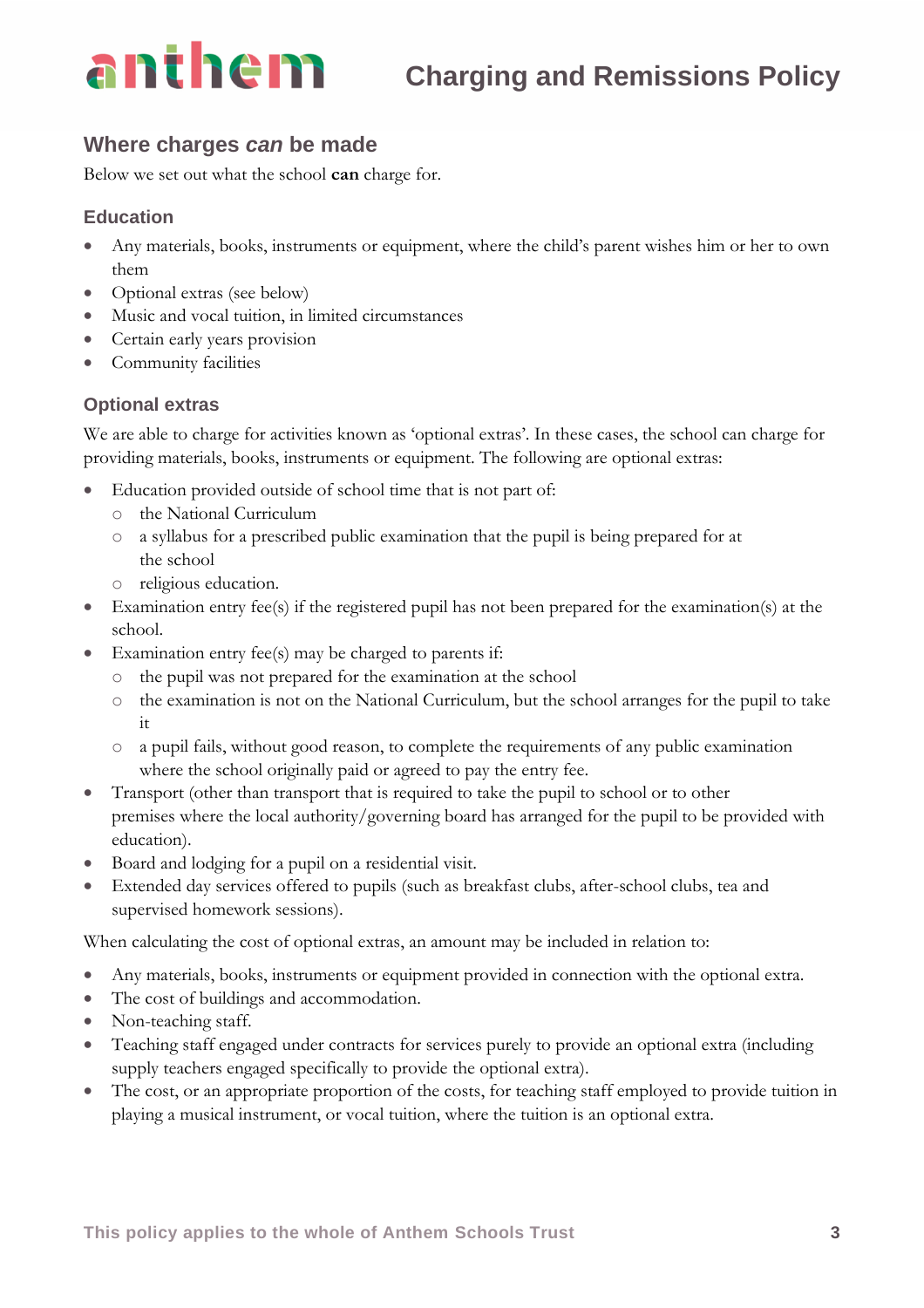# anthem **Charging and Remissions Policy**

Any charge made in respect of individual pupils will not be greater than the actual cost of providing the optional extra activity, divided equally by the number of pupils participating.

Any charge will not include an element of subsidy for any other pupils who wish to take part in the activity but whose parents are unwilling or unable to pay the full charge.

In cases where a small proportion of the activity takes place during school hours, the charge cannot include the cost of alternative provision for those pupils who do not wish to participate.

Parental agreement is necessary for the provision of an optional extra which is to be charged for.

#### **Music tuition**

The school can charge for vocal or instrumental tuition provided either individually or to groups of pupils, provided that the tuition is provided at the request of the pupil's parent.

Charges may not exceed the cost of the provision, including the cost of the staff giving the tuition.

Charges cannot be made:

- If the teaching is an essential part of the national curriculum
- If the teaching is provided under the first access to the Key Stage 2 instrumental and vocal tuition programme
- For a pupil who is looked after by a local authority

#### **Residential visits**

The school can charge for board and lodging on residential visits, but the charge must not exceed the actual cost.

#### **Voluntary contributions**

As an exception to the requirements set out in the 'Where charges *cannot* be made' section of this policy, the school is able to ask for voluntary contributions from parents to fund activities during school hours which would not otherwise be possible.

**There is no obligation for parents to make any contribution, and no child will be excluded from an activity if their parents are unwilling or unable to pay**. If the school is unable to raise enough funds for an activity or visit, then it will be cancelled.

## **Remissions**

In some circumstances the school may not charge for items or activities set out in the 'Where charges *can* be made' section of this policy. This will be at the discretion of the Headteacher and will depend on the activity in question.

#### **Remissions for residential visits**

Parents who can prove they are in receipt of the following benefits will be exempt from paying the cost of board and lodging for residential visits:

- Income Support
- Income-based Jobseeker's Allowance
- Income-related Employment and Support Allowance